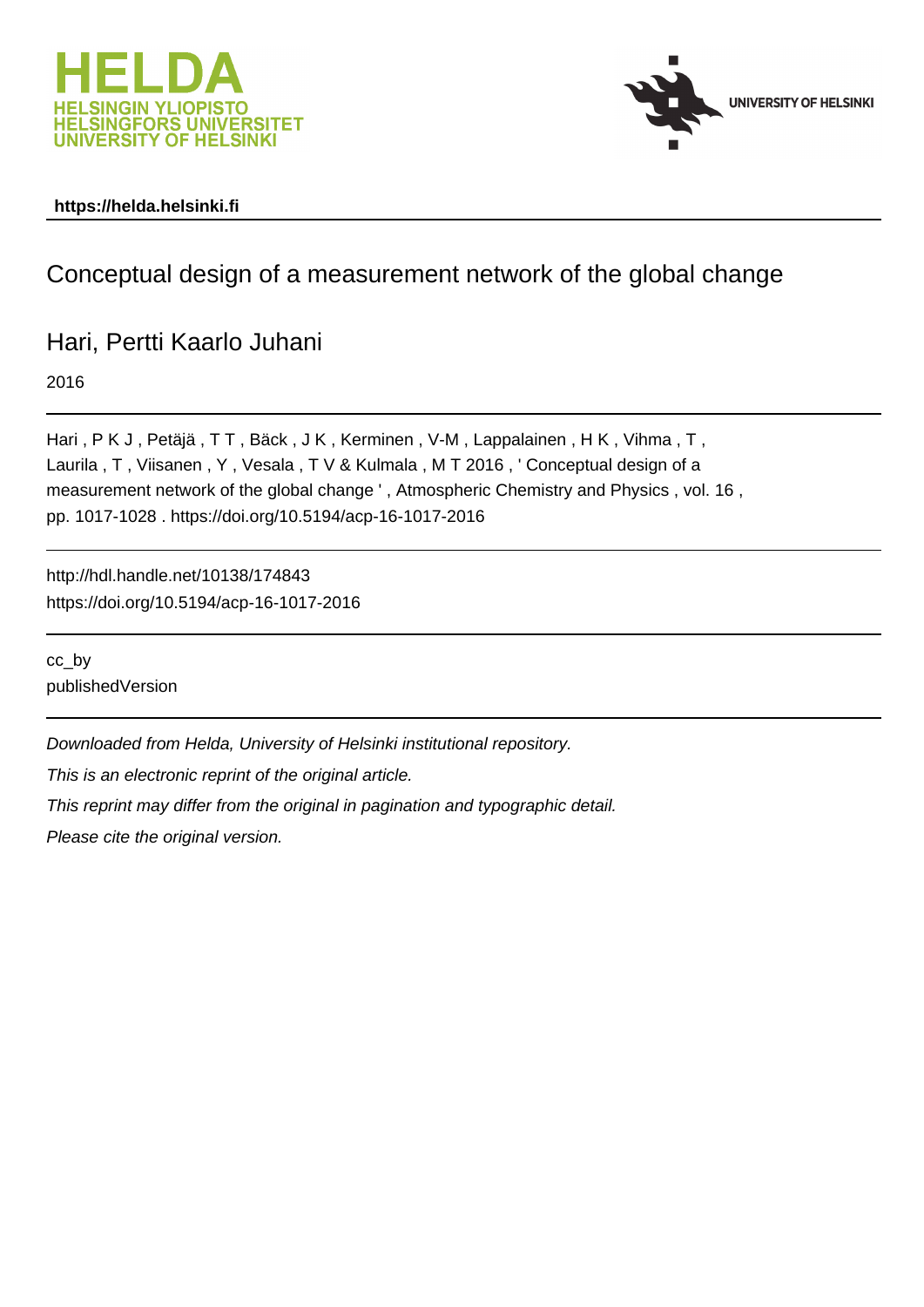Atmos. Chem. Phys., 16, 1017–1028, 2016 www.atmos-chem-phys.net/16/1017/2016/ doi:10.5194/acp-16-1017-2016 © Author(s) 2016. CC Attribution 3.0 License.





## **Conceptual design of a measurement network of the global change**

P. Hari<sup>1</sup>, T. Petäjä<sup>2</sup>, J. Bäck<sup>1</sup>, V.-M. Kerminen<sup>2</sup>, H. K. Lappalainen<sup>2,3</sup>, T. Vihma<sup>3</sup>, T. Laurila<sup>3</sup>, Y. Viisanen<sup>3</sup>, T. Vesala<sup>2</sup>, **and M. Kulmala**2

<sup>1</sup>Department of Forest Sciences, University of Helsinki, Helsinki, Finland <sup>2</sup>Department of Physics, University of Helsinki, Helsinki, Finland <sup>3</sup>Finnish Meteorological Institute, Helsinki, Finland

*Correspondence to:* P. Hari (pertti.hari@helsinki.fi)

Received: 29 June 2015 – Published in Atmos. Chem. Phys. Discuss.: 5 August 2015 Revised: 18 December 2015 – Accepted: 29 December 2015 – Published: 28 January 2016

**Abstract.** The global environment is changing rapidly due to anthropogenic emissions and actions. Such activities modify aerosol and greenhouse gas concentrations in the atmosphere, leading to regional and global climate change and affecting, e.g., food and fresh-water security, sustainable use of natural resources and even demography. Here we present a conceptual design of a global, hierarchical observation network that can provide tools and increased understanding to tackle the inter-connected environmental and societal challenges that we will face in the coming decades. The philosophy behind the conceptual design relies on physical conservation laws of mass, energy and momentum, as well as on concentration gradients that act as driving forces for the atmosphere-biosphere exchange. The network is composed of standard, flux and/or advanced and flagship stations, each of which having specific and identified tasks. Each ecosystem type on the globe has its own characteristic features that have to be taken into consideration. The hierarchical network as a whole is able to tackle problems related to large spatial scales, heterogeneity of ecosystems and their complexity. The most comprehensive observations are envisioned to occur in flagship stations, with which the process-level understanding can be expanded to continental and global scales together with advanced data analysis, Earth system modelling and satellite remote sensing. The denser network of the flux and standard stations allows application and up-scaling of the results obtained from flagship stations to the global level.

## **1 Background**

The global environment is changing rapidly due to anthropogenic influences. Grand challenges, such as climate change, air pollution, food and fresh-water security, biodiversity, demography, energy production, sustainable use of mineral resources, chemicalization, dispersion of epidemic diseases, acidification and eutrophication, are closely connected with each other (e.g., Bonan, 2008; Lim et al., 2012; IPCC, 2013; Ren et al., 2013; Silva et al., 2013; Wheeler and von Braun, 2013; Challinor et al., 2014). Since we have only one planet, it is crucial to carefully investigate the limits of Earth for the sustainable well-being of both nature and mankind (e.g., Rockström et al., 2009).

The atmosphere forms a major part of the environment to which life on Earth is sensitively responsive. The atmosphere closely interacts with the biosphere, hydrosphere, cryosphere and lithosphere on timescales from seconds to millennia (Wanner et al., 2008). Changes in one of these components are directly or indirectly communicated with the others via intricately-linked processes and feedbacks. In recent years, a lot of research has been motivated by the recognized importance of the atmospheric composition to the global radiation budget, hydrological cycle, forest growth, food production and human health (Savva and Berninger, 2010; IPCC, 2013; Tai et al., 2014; Rosenfeld et al., 2014). The concentrations of greenhouse gases (GHG), reactive trace gases and aerosol particles are tightly connected with each other via physical, chemical and biological processes occurring in the atmosphere, biosphere and at their interface (Arneth et al., 2010; Carslaw et al., 2010; Nobre et al., 2010; Mahowald, 2011; Kulmala et al., 2014a). Human and societal actions, such as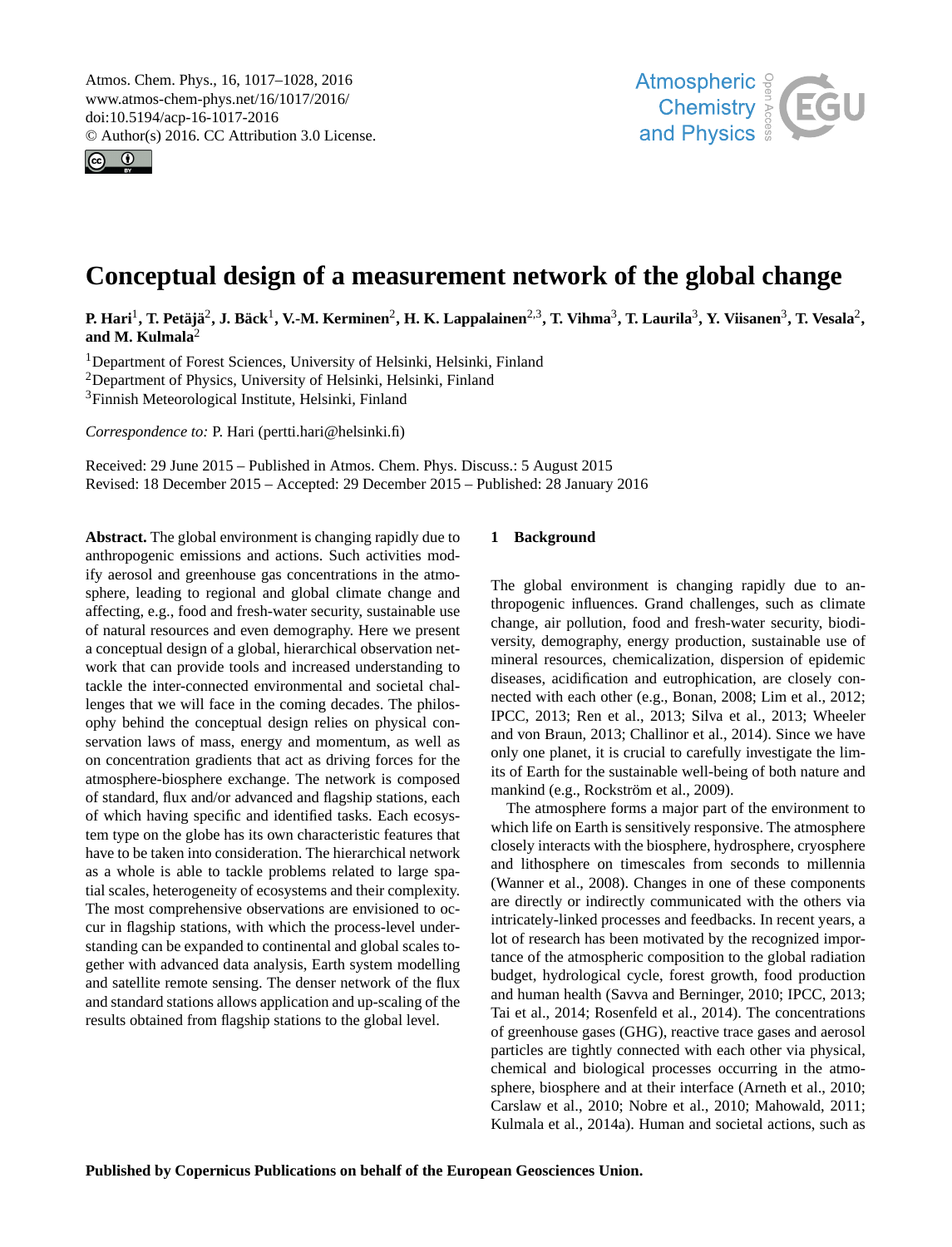emission policy, forest management and land use change, as well as various natural feedback mechanisms involving the biosphere and atmosphere, have substantial impacts on the complicated couplings between atmospheric aerosol particles, gaseous compounds, air quality and climate (Brasseur and Roeckner, 2005; Arneth et al., 2009; Raes et al., 2010; Fiore et al., 2012; Shindell et al., 2012; Ding et al., 2013; Horton et al., 2014).

Human actions have altered the composition of the atmosphere for centuries. The atmospheric composition change was slow in the beginning and caused mainly by the land use change, such as turning forests into agricultural land (e.g., Raupach and Ganadell, 2010). The increasing use of fossil fuels during the nineteenth century initiated a rapid growth of carbon dioxide  $(CO<sub>2</sub>)$  flux to the atmosphere, as a result of which the atmospheric  $CO<sub>2</sub>$  concentration started to increase, at first slowly and then more rapidly during the last few decades (IPCC, 2013), exceeding 400 ppm in 2014 [\(http://www.esrl.noaa.gov/gmd/ccgg/trends/\)](http://www.esrl.noaa.gov/gmd/ccgg/trends/). In addition to CO2, emissions and atmospheric concentrations of several other gaseous compounds and aerosol particles have increased considerably during the industrial period (Lamarque et al., 2010; Granier et al., 2011). Atmospheric concentrations of methane and  $N_2O$ , the two other major GHG species, have increased by factors of about 2.5 and 1.2 since pre-industrial times (IPCC, 2013). Short-lived trace gases and aerosol particles are very unevenly distributed in the atmosphere, in addition to which their past concentration changes have been very different in different regions of the world (e.g., Naik et al., 2013; Chin et al., 2014).

The atmospheric composition change has affected our climate since pre-industrial times. The globally averaged, combined land and ocean surface temperature shows a warming of 0.85 ◦C (0.65–1.06 ◦C) over the period 1880–2012 (IPCC, 2013). Observed temperature changes have not been homogeneous but subject to large spatial and temporal variability due to combined, yet poorly quantified effects by GHGs, atmospheric aerosols and internal changes in the climate system (Estrada et al., 2013; Jones et al., 2013; Santer et al., 2013). Future climate change is likely to be even more dramatic. IPCC (2013) concludes that if the GHG emissions will continue on a business-as-usual basis, the global mean temperature is projected to increase by  $3-5\degree$ C by the year 2100 compared with the recent decades. The Arctic region has warmed more than twice the global-average rate during the last 3–4 decades and, depending on future emissions, it will warm between about  $2.2 \pm 1.7$  °C and  $8.3 \pm 1.9$  °C by the end of this century (IPCC, 2013, Overland et al., 2013). It is expected that the northern regions, i.e., the land and ocean areas lying 45◦ N latitude or higher, will undergo consequential change during the next 40 years (IPCC, 2013).

The biosphere, i.e., plant and animal kingdoms, react to both climate change and atmospheric composition change. For example, the numbers of individuals per unit area, species composition (biodiversity) and annual biomass production per unit area are influenced by changing climate variables (Elmendorf et al., 2012). The metabolism of vegetation and atmospheric chemical reactions both influence and respond to changes in the concentrations of atmospheric trace gases and aerosol particles (Baldocchi, 2008).  $CO<sub>2</sub>$  is an important raw material for the organic molecules formed in photosynthesis, and its availability limits the growth and functioning of all autotrophic organisms (i.e., plants, algae and cyanobacteria). The present increase, about 30 %, of atmospheric carbon dioxide has enhanced photosynthesis (Urbanski et al., 2007; Müller et al., 2007), and consequently the metabolism of autotrophs produces more carbon skeletons now than 200 years ago for growth, reproduction and all associated biosynthetic processes.

The system responses to changes are often linked with each other and form chains of interacting processes between the Earth system compartments: atmosphere, vegetation, soil and aquatic systems. At the same time, these compartments interact strongly with human activities. Chains of interacting processes may form a feedback loop, in which an initial change in a quantity (temperature,  $CO<sub>2</sub>$  concentration etc.) will either amplify or suppress this change (e.g., Schwartz, 2011). Earth System feedbacks are numerous and, evidently, not all relevant feedback loops have even been identified yet. Identification and process-level understanding of key feedback loops are central to finding sustainable solutions to Grand Challenges in both global and regional scale. Since feedback loops connect the atmosphere, vegetation, soil, cryosphere and aquatic systems with each other in a complicated manner, and since the whole Earth system is responding to the anthropogenic emissions into the atmosphere, studying single processes or phenomena alone is clearly insufficient for the proper understanding of the present global change.

The work towards European infrastructure has been made via the European level ESFRIs (European Strategy Forum on Research Infrastructures) approach, even though the environmental research infrastructure field is still very fragmented in Europe. Many coordinated observation systems have already been established or are in a process towards large-scale observation systems. Here, one of the most advanced in the frame of environmental systems are ICOS (Integrated Carbon Observation System), ANAEE (Infrastructure for Analysis and Experimentation on Ecosystems), and ACTRIS (Aerosols, Clouds, and Trace gases Research InfraStructure Network), as well as GOOS (Global Ocean Observing System), IASOA (International Arctic Systems for Observing the Atmosphere), LifeWatch, SIOS (Svalbard Integrated Observation System), InGOS (Integrated Non-CO<sup>2</sup> Greenhouse Gas Observing System), EXPEER (Distributed infrastructure for EXPErimentation in Ecosystem Research). Furthermore, the steps towards integration of systems have been taken via the RI cluster projects ENVRI and COOPEUS. Several international Earth observation systems and networks exist, including EMEP (European Monitor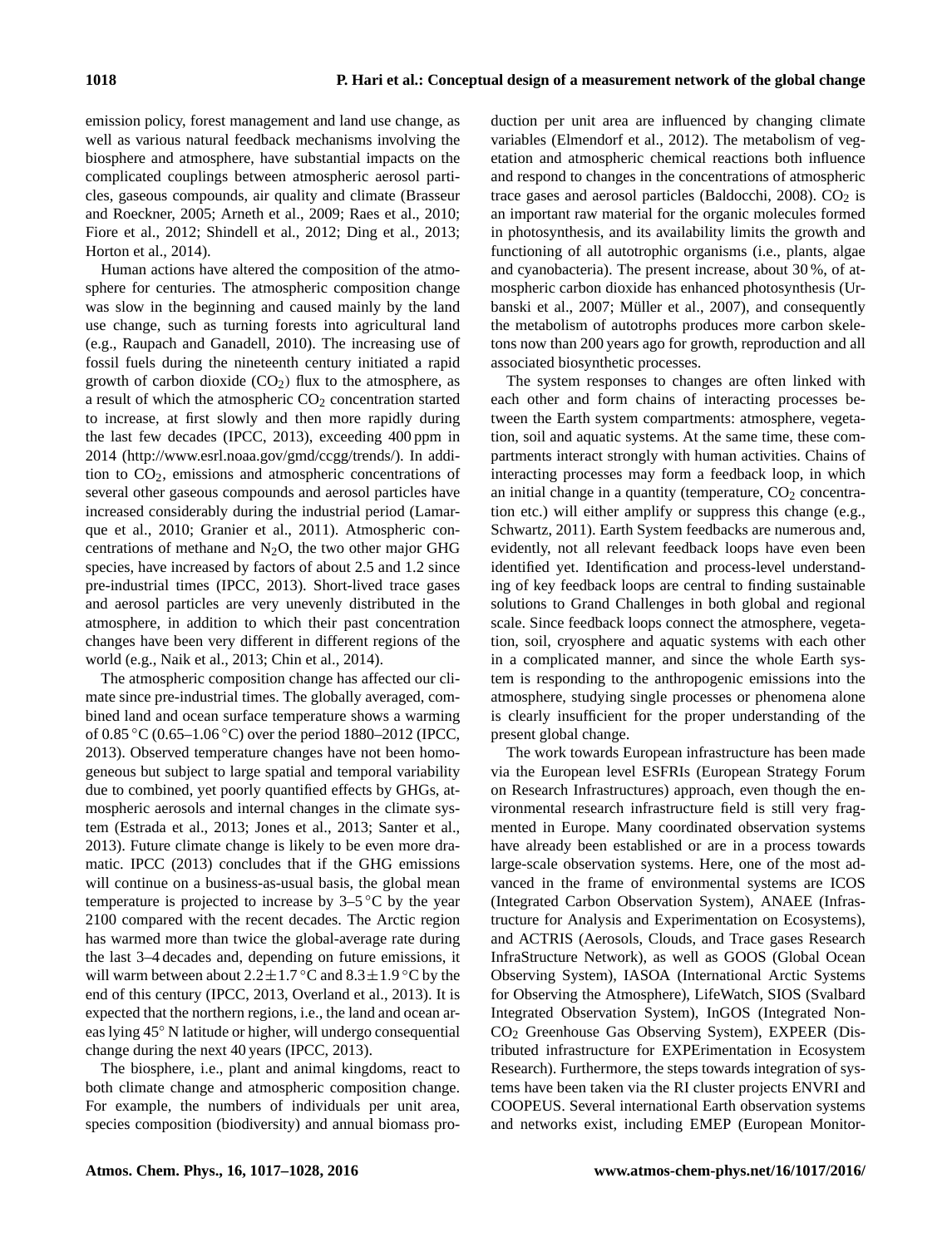ing and Evaluation Program), GAW-WMO (Global Atmosphere Watch Program by World Meteorological Organization), FluxNet (global network of micrometeorological tower sites), AERONET (AErosol RObotic NETwork), SolRad-Net (Solar Radiation Network) and EARLINET (European Aerosol Research LIdar NETwork).

Although these networks provide high-quality observations, their perspective is typically limited to only a certain type of observation, such as greenhouse gases, trace gases, atmospheric aerosols or ecosystem functions. However, there are interactions between the components and feedback loops that are associated with the responses of the atmosphere, forests, soil, tundra, oceans etc. to the global change. These feedback loops play a very important role in the current global change. For example, increasing atmospheric  $CO<sub>2</sub>$ concentration increases the air temperature that enhances the decomposition of soil organic matter, resulting in an increasing  $CO<sub>2</sub>$  flow into the atmosphere. The number of known feedback loops is quite large (Kulmala et al., 2004; Arneth et al., 2010; Paasonen et al., 2013; Kulmala et al., 2014a; Petäjä et al., 2016), and it is very plausible that there still are unidentified important feedback loops. A proper quantification of the feedback loops necessitates having coherent measurements of the processes involved in these loops in all types of ecosystems on the globe.

A true integration and interoperability between the existing networks is still a work in progress and demands a comprehensive concept where all these domains are considered simultaneously. Furthermore, there are gaps in our theoretical knowledge and observations that hinder and slow down the necessary use of effective policy interventions. Development of the present theories, construction of new ones, and testing of theories against field measurements and time series describing the development of the Earth system are urgently needed.

One major challenge associated with global observations is the inclusion of challenging and less accessible observational areas, such as Russia and China with a clear concept of harmonized observations, which relies on existing infrastructures and gap-filling infrastructure development in target areas (Kulmala et al., 2011). High-quality observations in these regions are of crucial importance for the predictions of future state of the Earth system. This is one of the main aims of the PEEX (Pan-Eurasian Experiment) program (Lappalainen et al., 2014; Kulmala et al., 2015). The two-dimensional hierarchical station network comprising of coordinated operation of atmospheric, oceanic and ecosystem observations is now suggested in this work.

The aim of our paper is to outline the theoretical basis and the structure of global comprehensive station network to investigate the changing Earth system, including different feedbacks and interactions.

#### **2 Theoretical background of the station network**

The Earth surface is covered with diverse ecosystems that depend on processes occurring both below the surface (oceans and lithosphere) and above the surface (atmosphere). The most important processes in this regard are absorption and conversion of solar irradiation into chemical energy, absorption of elements and/or matter from oceans, lithosphere and atmosphere with the help of this energy, and building up new biomass from the acquired raw materials and energy.

Versatile ecosystems, from forests to tundra and from deserts to oceans, cover the surface of the globe. Solar radiation plays a crucial role in the behavior of these ecosystems by providing energy for several phenomena taking place in vegetation, soil, water and atmosphere. The energy demanding phenomena are often the first steps in long chains of processes forming feedback loops. Conversion of material and energy into other forms is characteristic for such energy demanding phenomena.

The construction of a global measurement network is based on well-identified regularities generated by the chains of processes that characterize the behavior of material and energy in atmosphere, vegetation, soil and water on the globe. We have adopted the following regularities in designing the required set of measurements:

- 1. Mass, energy and momentum are being conserved.
- 2. Metabolic, physical and chemical processes convert material and energy into other forms at molecular levels.
- 3. These processes generate concentration, temperature and pressure differences.
- 4. Concentration, temperature and pressure differences give rise to material and energy flows.
- 5. Material and energy flows combine molecular phenomena to the behavior of larger-scale components in the system.
- 6. These flows convey interactions in the atmosphere, vegetation, soil and water, and especially between ecosystems, atmosphere and lithosphere.
- 7. These flows also change the material and energy pools in the atmosphere, vegetation, soil and water.
- 8. Feedback loops convey the responses to the global level.
- 9. Chemical, physical and metabolic processes transform raw materials to end products. These processes are affected, e.g., by temperature, radiation, concentrations of raw materials, end products and enzymes conveying the conversion.

The processes converting material and energy to other forms are engines of material and energy flows taking place in the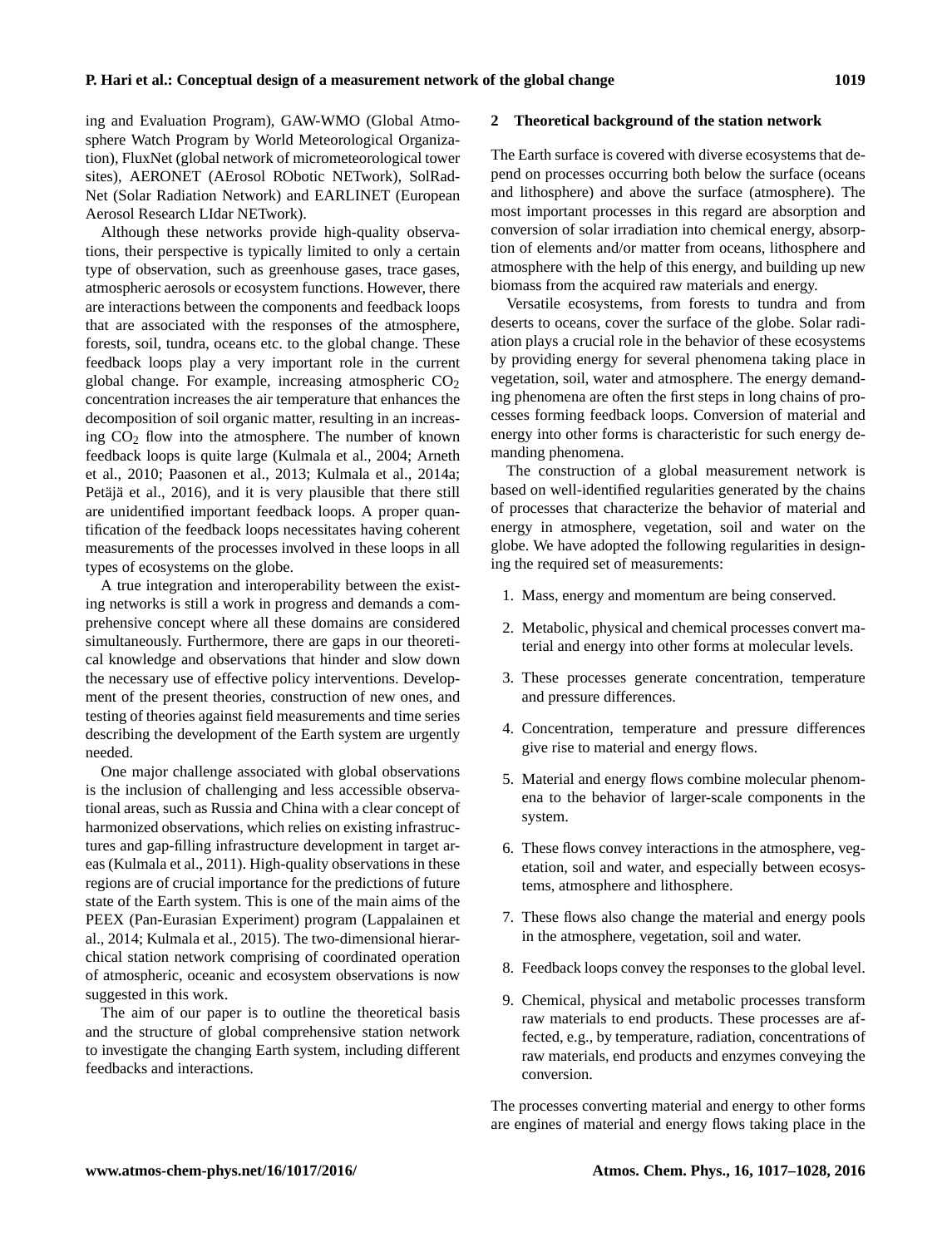atmosphere, vegetation, soil and water. Such processes generate concentration, temperature and pressure differences in small scales that give rise to the flows of material and energy. The transition from these small to larger spatial scales takes place via material and energy flows. The processes converting energy and material to other forms along with material and energy fluxes provide a common way to communicate for investigating the atmosphere and ecosystems in the context of global change. This common language enables knowledge flow between disciplines and common studies between atmospheric, forest, and aquatic researches.

The planning and construction of the global measurement network is facing three fundamental challenges; (i) the heterogeneity of the area, (ii) the complexity of the functional units and (iii) the large area of the globe. These challenges can, however, be treated with proper planning and implementation of the stations to form a hierarchical network (see also Hari et al., 2009).

## **2.1 Heterogeneity**

A characteristic feature of the Earth surface is its large variability, even though there are several types of homogenous areas like the oceans, ice sheets, tundra and forests. The heterogeneity of Earth surface is generated mainly by the great differences between the homogenous areas. The specific aspects of each homogenous surface type should be taken into consideration in the global measurement network. In this way, the heterogeneity is divided into variations between homogenous areas and variations within each homogenous area.

## **2.2 Complexity**

The homogenous cover type areas are complex entities, as there are metabolic, physical and chemical processes running simultaneously and interacting with each other. Measuring all the relevant phenomena simultaneously is needed in the whole ecosystem. Special attention should be paid to the feedback loops connecting various Earth surfaces with the atmosphere. This can be achieved with comprehensive measurement stations, called flagship stations, where all the relevant fluxes and processes are being measured simultaneously.

### **2.3 Large area**

A large number of measurement stations are needed to cover the huge area of the globe. However, comprehensive measurement stations are expensive to construct and maintain. The number of comprehensive stations remains, therefore, too low. The knowledge from comprehensive measurement stations can be expanded to larger spatial scales with additional measurements of the key ecosystem phenomena. Measuring fluxes is quite straightforward with current instrumentation, in addition to which fluxes play a key role in the functioning of ecosystems. Therefore, stations concentrating on fluxes enable utilization of knowledge obtained from comprehensive stations. The existing network of weather stations has provided valuable results for over 100 years. These stations can be connected with global flagship and flux stations with additional instrumentation that measures gas and aerosol concentrations, making them so-called standard stations.

The above considerations lead to a hierarchical network of measurement stations. Flagship stations provide a fundamental understanding of phenomena taking place at the Earth's surface, whereas flux/advanced and standard stations allow expanding these results to each land-cover type or oceanic region. More specifically, we obtain a global measurement station network consisting of ecosystem-specific components of varying complexity and a general component that makes atmospheric observations in each ecosystem. Forests, peat land and/or tundra, savannah, crop lands and lakes and/or rivers are examples of land-cover types, forming natural functional units. Urban areas are of specific importance as they influence human health and emit large amounts of reactive compounds to the atmosphere. Oceanic areas need to be included as well due to their very large contribution to the Earth surface and thereby to material and energy fluxes to the atmosphere.

The price and necessary work to construct and maintain measurement systems increase when stations become more complex, starting from a standard level and evolving to the advanced and ultimately to the flagship level. The stations consist of two components, the atmospheric and ecosystemspecific observations, and follow the general principles:

- 1. The focus in observations is the material and energy fluxes.
- 2. The observations need to be performed continuously, day and night, winter and summer.
- 3. The time resolution depends on the processes that are studied, varying from 20 Hz to years or decades.
- 4. The detection limits of instruments in all locations need to be low enough to catch the temporal and spatial variation of the measured gas and aerosol concentrations.
- 5. The data quality procedures, distribution and storage format need to be harmonized within the network.

Several combinations of ecosystem and atmosphere components are needed at each measurement station. We outline the combination of ecosystem and atmospheric components in the global station network in Table 1. Note that the terminology regarding the division to atmospheric and ecosystem stations may differ from those used in other contexts, like in ICOS an atmospheric station refers to tall towers and an ecosystem station to flux towers.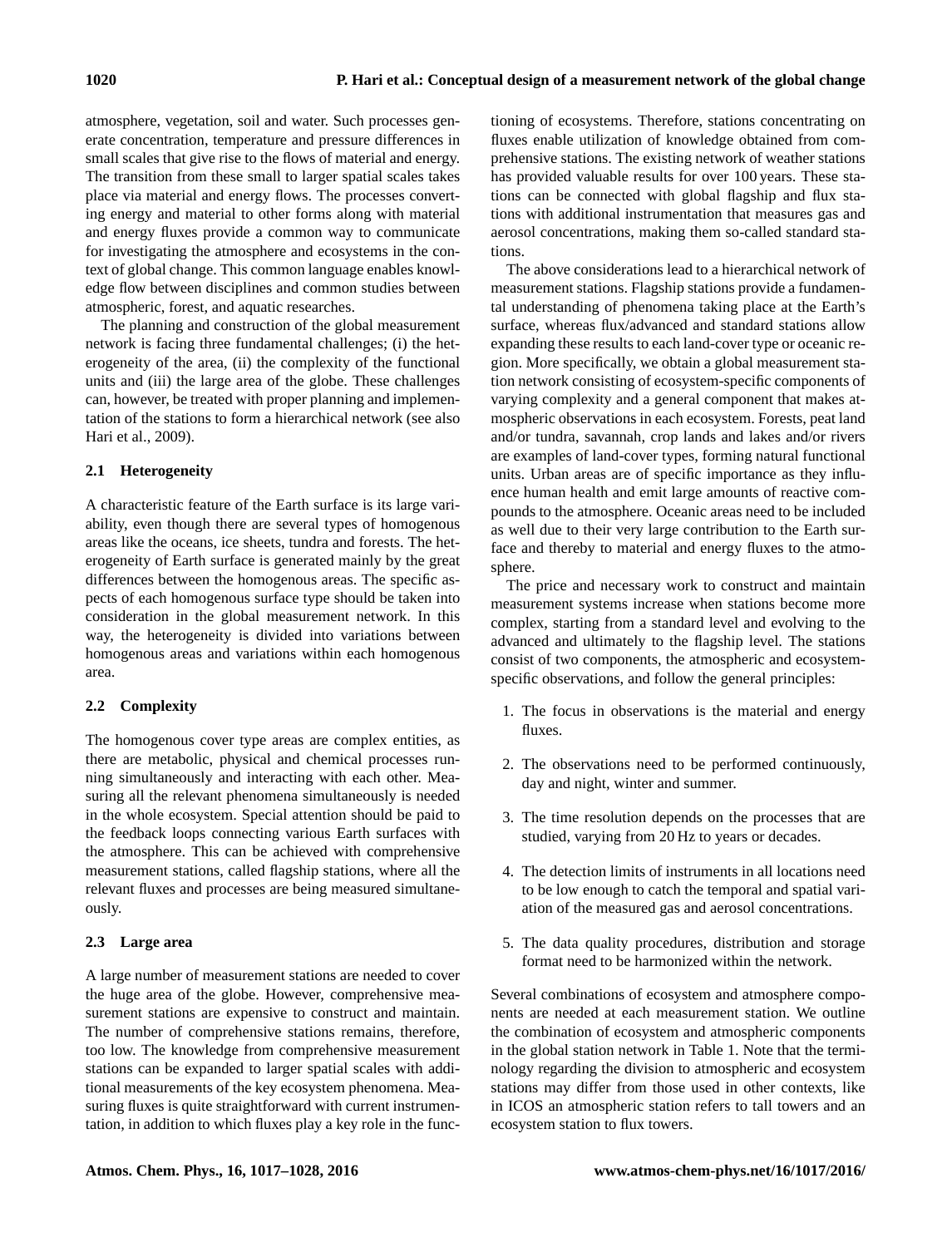**Table 1.** The structure of the current and envisioned global network of measurement stations. The values indicate the approximate number of stations having different levels of atmospheric and ecosystem-specific observations in the current and envisioned (in parenthesis) measurement network. Besides expanding the existing network, the plan is to develop it toward a better balance between ecosystem-specific and atmospheric observations, i.e., to move toward the diagonal of the matrix.

|                          |                              | Ecosystem component    |                 |          |
|--------------------------|------------------------------|------------------------|-----------------|----------|
|                          |                              | Standard               | Flux            | Flagship |
| Atmospheric<br>component | Standard<br>Flux<br>Flagship | 10 000 (10 000)<br>100 | 700<br>100(500) | 2(50)    |

### **3 Conceptual planning of the measurement stations**

The measurement stations include three components, i.e., ecosystem-specific, atmospheric and aquatic measurements. The ecosystem-specific components differ from each other greatly between the different ecosystems because the important processes and fluxes may be different for each ecosystem. The atmospheric component has less ecosystem-specific features, but there are also important location-specific aspects in the atmosphere that are connected with various feedback loops.

In the planning of a measurement station we need to identify all relevant processes and fluxes in the ecosystem under consideration. The amount of processed or transported material or energy, together with the feedbacks involved, determines the relevance of the processes and fluxes. Then we need to analyze the special features of the processes and fluxes to be measured.

The common understanding, based on processes, material and energy fluxes and pools provide the backbone for the construction of the measuring station network. The planning of measuring systems of atmosphere, ecosystems and oceans is based on common stepwise approach as follows:

- a. to analyze the structure of the studied system,
- b. to identify the processes, energy and material fluxes,
- c. to identify the material and energy pools,
- d. to determine the proper measuring frequency,
- e. to determine the needed measuring accuracy and precision,
- f. to choose instruments.

The common language and similar structure of the measuring stations enable proper information and knowledge flow between researchers working at the measuring stations and also between disciplines in the measuring station network.

The number of different ecosystems is quite large, and consequently the number of different measurement stations is still larger. However, although there are differences in the stations, their planning follows the above six steps. We demonstrate with three examples the planning procedures of ecosystem, atmospheric and aquatic components.

#### **3.1 Atmosphere**

The globe has a thin layer of gases above the oceans and land, called the atmosphere. The composition of the atmosphere is dominated by nitrogen and oxygen molecules, contributing together with argon to more than 99 % of the total volume of air. The most important greenhouse gases, i.e., carbon dioxide, methane, nitrous oxide and water vapor, are also abundant, in addition to which the atmosphere contains a large number of trace gases having volume mixing ratios less than one part per million. These latter compounds include carbon monoxide, ozone, sulphur dioxide, nitrogen oxides, ammonia, various other sulphur- or nitrogen-containing gases, and a very large number of different organic compounds. In addition to gaseous compounds, there are small liquid or solid particles, called aerosol particles, throughout the atmosphere. Concentrations of water vapor, most trace gases and aerosols particles vary greatly with both space and time in the atmosphere (e.g., Seinfeld and Pandis, 2006; Inness et al., 2013).

The troposphere, which extends from the Earth's surface up to about 18 km in the tropics and up to a few km near the poles, contains almost 90 % of the mass of the atmosphere and is responsible for most of the atmospheric variability (Brasseur et al., 1999). Important phenomena taking place in this layer include the meteorological processes that create our daily weather patterns, atmospheric chemistry and transport which together with emissions dictate concentrations of trace gases and aerosol particles, as well as formation and evolution of cloud systems essential to the global hydrological cycle. Clouds, together with greenhouse gases and aerosols have also large influences on the Earths' energy balance, and thereby on global climate change as well as the amount of radiation reaching the Earth surface (Haywood et al., 2011; Stephens et al., 2012; IPCC, 2013).

The lowest region of the troposphere where surface effects are important is called the planetary boundary layer. The typical thickness of this layer is about 1 km, even though it varies considerably with the time of day depending mainly on meteorological conditions (e.g., Brasseur et al., 1999). The vast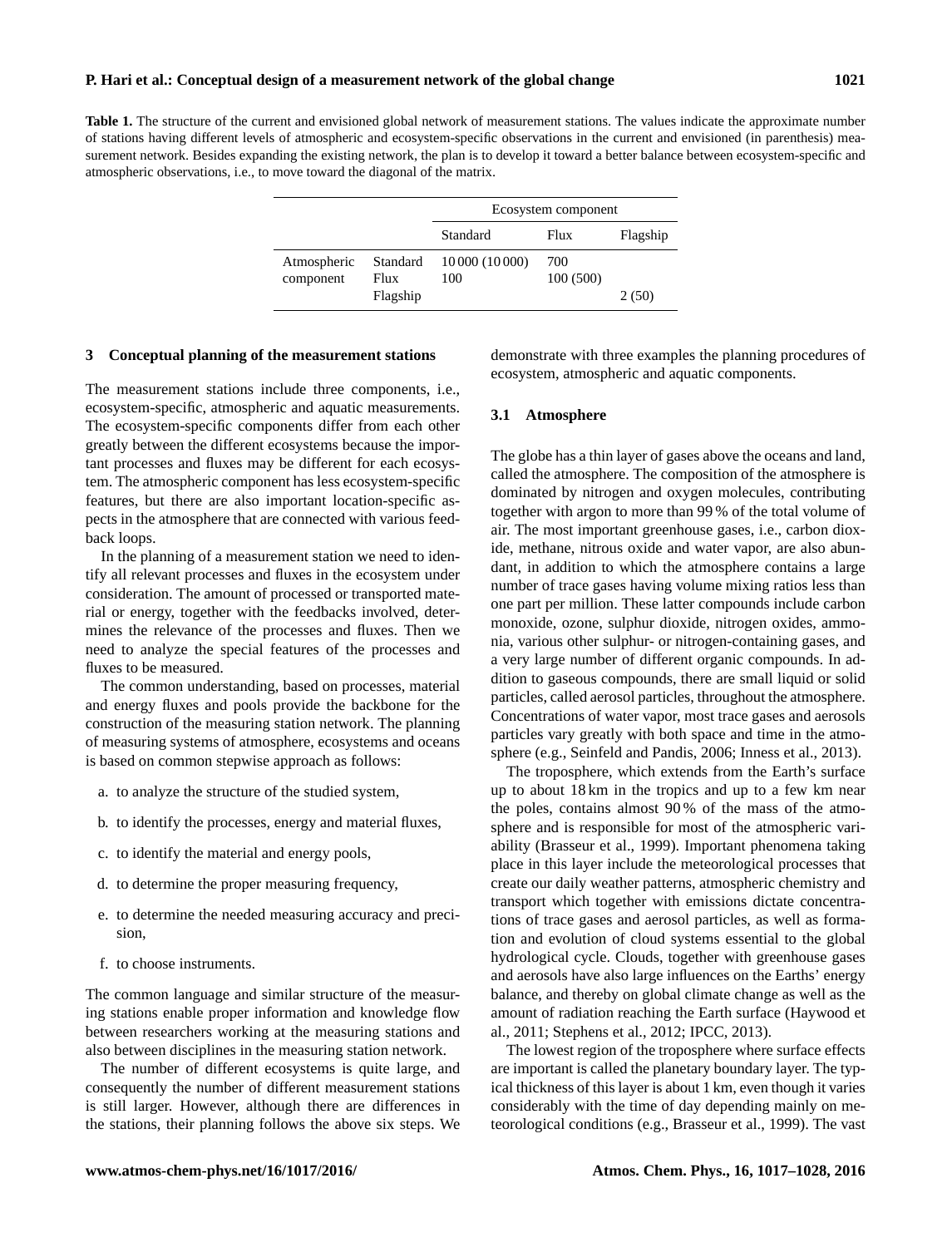majority of both natural and anthropogenic emissions take place within or into this layer. Concentrations of aerosol particle and trace gases in the planetary boundary layer determine their health effects and impacts on vegetation. The planetary boundary layer connects land ecosystems and oceans closely with the atmosphere via material and energy flows.

## **3.1.1 Standard station**

Standard stations provide measurements of such properties that act as key drivers for the most important processes in land-atmosphere interactions. The observations are made at the ground level with a dense geographical grid to provide a good spatial coverage. The measurements include the following:

- 1. standard meteorological quantities in the atmosphere (temperature, relative humidity, wind direction, wind speed, precipitation, solar radiation)
- 2. one additional measurement, user selectable, such as:
	- a. solar radiation in different wavelength regimes (PAR, global, net)
	- b. measurements on the properties of the soil and ground: temperature profiles, soil water content and tension, snow depth and water content
	- c. concentrations of some trace gases (e.g.,  $SO_2$ ,  $O_3$ ,  $NO<sub>x</sub>, CO$
	- d. number concentration of aerosol particles

## **3.1.2 Flux station**

Flux stations are advanced versions of standard stations with the following capacity:

- 1. all measurements made at the standard stations, including the user-selectable components
- 2. aerosol particle number concentrations and size distributions
- 3. upward and downward longwave radiation, sensible heat, and latent heat/water vapor fluxes
- 4. flux measurements of a user-selectable set of trace gases, such as CO2, O3, SO2, O3, NO, NO2, N2O, CH4, CO and volatile organic compounds (VOC)

Flux stations host focused campaigns, the purpose of which is to determine connections between the fluxes and environmental and ecosystem factors.

## **3.1.3 Flagship stations**

Flagship stations provide state-of-the-art observations of atmospheric concentrations and material and energy fluxes in the atmosphere-biosphere continuum. An atmospheric flagship station provides a comprehensive monitoring of processes and contributing factors at high spatial and temporal resolution, such as

- 1. all observations conducted in standard and flux stations
- 2. aerosol chemical composition
- 3. characterization of aerosol vertical profile and boundary layer structure (lidar)
- 4. atmospheric ion and cluster size distribution
- 5. comprehensive characterization of trace gas (volatile and extremely low-volatile organic compounds, sulfuric acid, ammonia, methane) and oxidant concentrations
- 6. advanced characterization of atmospheric turbulence and trace gas and aerosol fluxes in multiple heights incl. below canopy
- 7. cloud characterization (cloud radar)
- 8. advanced characterization of solar radiation (spectral dependency)
- 9. reflected and absorbed radiation (PRI, chlorophyll fluorescence)

The flagship station is involved in development of novel instrumentation and provides benchmarking and in-depth comparison of the novel instruments with the existing data. The flagship station regularly hosts intensive and comprehensive field studies and performs inter-platform calibrations and verifications (in situ, satellite, airborne).

The flagship stations consists of a tall mast  $(>100 \text{ m})$  in height) and its instrumentation. The instrumentation measures temperature profiles, three-dimensional wind velocities, aerosol size distributions, concentrations and fluxes of trace gases, down and upward radiation spectra, and energy fluxes.

## **3.2 Forest ecosystem**

Trees, ground vegetation and soil form a forest ecosystem. The mass of trees is such that ecosystems is of the order of 100 000 kg ha−<sup>1</sup> , whereas that of ground vegetation is usually less than 1000 kg ha−<sup>1</sup> (Ilvesniemi and Liu, 2001; Ilvesniemi et al., 2009). Large carbon polymers (proteins, lipids, cellulose, lignin and starch) form the structure of cells. The litter fall feeds the organic component of soil and the same polymers are the dominating carbon compounds in the soil. The carbon compound pools in trees and soil are large and of similar magnitude (Ilvesniemi et al., 2009).

Vegetation synthesizes sugars in photosynthesis using atmospheric  $CO<sub>2</sub>$  and water as raw material and solar radiation as energy source for the synthesis. Metabolism uses sugars as the raw material for the synthesis of the macromolecules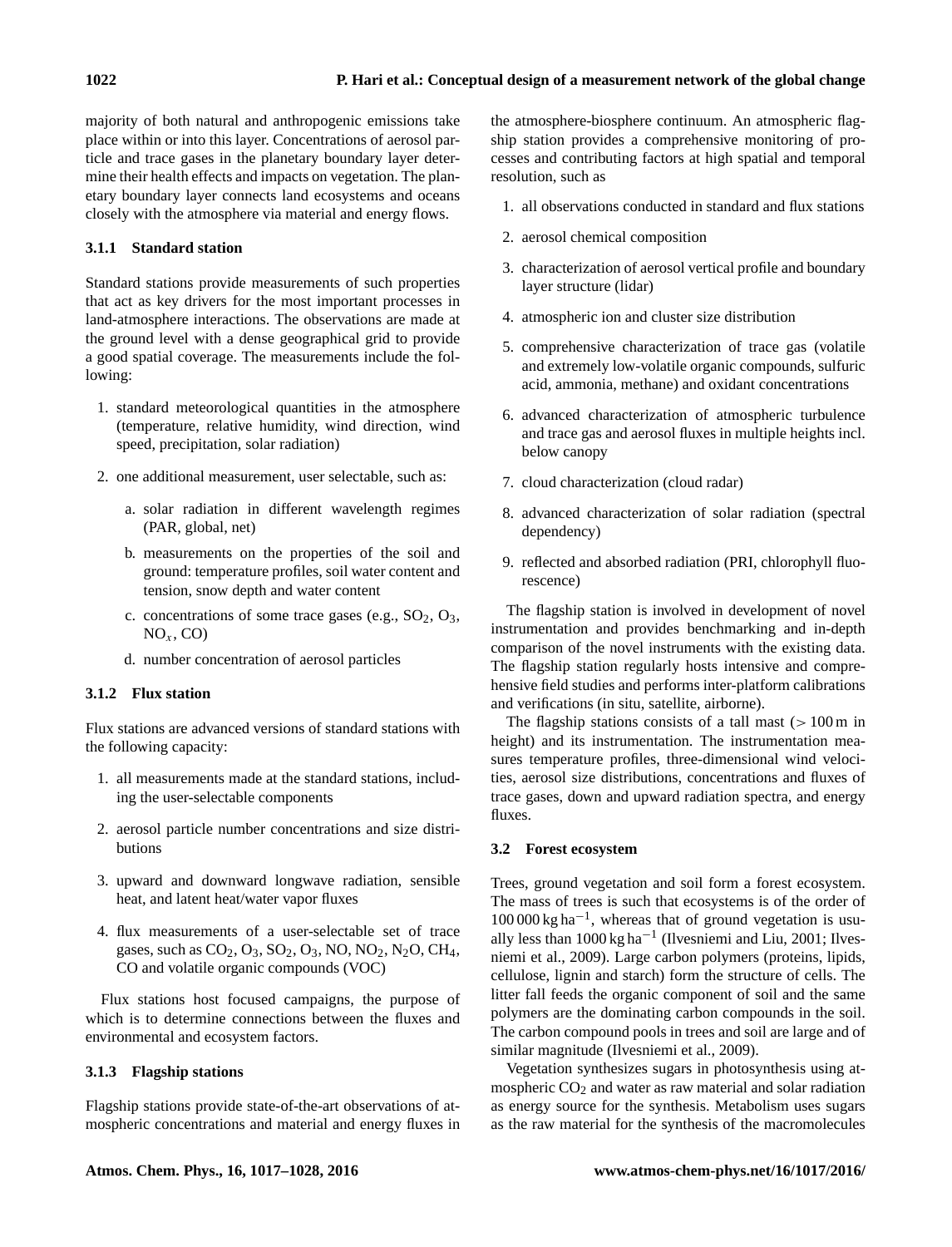and as sources of energy. The lifetime of most vegetation tissues is rather short, and the senescent tissues enter the carbon pool in the soil. Microbes cleave the macromolecules in the litter with extra cellular enzymes and utilize the resulting small molecules for growth and as a source of energy for metabolism in a process called respiration. Respiration results in the release of  $CO<sub>2</sub>$  to the atmosphere. Transpiration is a prerequisite of photosynthesis since diffusion transports  $CO<sub>2</sub>$  and water molecules into stomatal pores in leaves. A large variety of volatile organic compounds is synthesized in the metabolism of vegetation and microbes, resulting in emission of organic compounds (Laothawornkitkul et al., 2009).

Absorption and emission of radiation, along with transpiration and condensation of water, generates temperature differences in the canopies, giving rise to turbulent and laminar flow of air. The turbulent mixing of air reduces temperature and concentration differences in air. The airflow transports  $CO<sub>2</sub>$  into leaves and water vapor and biogenic organic compounds away from the vicinity of leaves.

### **3.2.1 Standard stations**

Forest standard station measures the basic features and phenomena in forests. They include the following measurements:

- 1. standard stand measurements at a forest site (tree species, diameter, height and volume)
- 2. standard soil measurements (amount of soil organic matter, size distribution of mineral soil particles and concentration of main nutrients)

#### **3.2.2 Advanced stations**

When we expand the standard station measurements to the development and fluxes of the stand we obtain the advanced station. They include the following measurements:

- 1. the measurements conducted at standard forest stations
- 2. measurement of  $CO<sub>2</sub>$ , water and heat fluxes between the ecosystem and atmosphere
- 3. retrospective measurements of the stand development

## **3.2.3 Flagship station**

When we expand the advanced station measurements to cover the detailed structure and processes in the stand we obtain the flagship station which has the following measurements:

- 1. the measurements conducted at advanced forest stations
- 2. masses as well as protein, cellulose, lignin, starch and lipid concentrations in the components of ecosystem, i.e., trees and ground vegetation
- 3. protein, cellulose, lignin, starch and lipid concentrations in soil layers
- 4. isotopic composition (carbon, nitrogen, oxygen) of vegetation and soil layers
- 5. measurements of  $CO<sub>2</sub>$  exchange, transpiration and VOC emissions at shoot level and from soil
- 6. water storage in soil, rainfall above and under the canopy, run off of water and concentrations of dissolved organic and inorganic carbon in runoff
- 7. inventories of animal (mammals, birds and insects) characteristics in the surrounding areas.

### **3.3 Ocean and sea ice**

The oceans are a major reservoir of water and heat in the Earth system. Approximately 97 % of water in the Earth is stored in oceans, and a water column of only 2.5 m thick has a heat capacity equal to a column throughout the atmosphere. The top layer of oceans, typically less than 200 m in depth, is usually well mixed due to wind-driven turbulence, but below it the water column is strongly stratified via vertical gradients in temperature and salinity. Exceptions to this pattern include ice-free oceans in high latitudes, where deep convection occurs in wintertime (Yashayaev and Loder, 2009). The atmospheric gases dissolve into the ocean water but their concentrations are rather low. The ion concentrations in the water, especially Na and Cl, are high. Rich algae, microbe and animal fauna are living in the oceans.

The absorption of solar radiation warms the oceans, but the depth that solar radiation reaches is highly variable depending on the turbidity of the water. Evaporation and thermal radiation cool the top layer. Algae photosynthesis consumes, while respiration of living organism increases,  $CO<sub>2</sub>$ concentration in the water, generating temporal  $CO<sub>2</sub>$  concentration variations. Dimethyl sulphide (DMS) is produced in the oceans as a result of complicated set of processes involving photosynthetic carbon assimilation (e.g., Groene, 1995; Six et al., 2013; Park et al., 2014).

The oceans interact with the atmosphere via the exchange of momentum, heat, water vapor, trace gases and aerosols. The  $CO<sub>2</sub>$  and DMS fluxes driven by photosynthesis are important for atmospheric carbon dioxide and DMS concentrations. About 7 % of the ocean surface is covered by sea ice, and the recent rapid decline of sea ice in the Arctic is one of the most dramatic signals of the climate change (Meier et al., 2014). Oceans are essential for transportation of cargo and a major source of food for the mankind, which is reflected in the distribution of the global population: as much as 38 % of people live within 50 km of the coastline (Kay and Alder, 2005).

The role of oceans in the climate system is related, among others, to (i) transport of heat from lower latitudes towards the poles, (ii) supply of water for evaporation and further to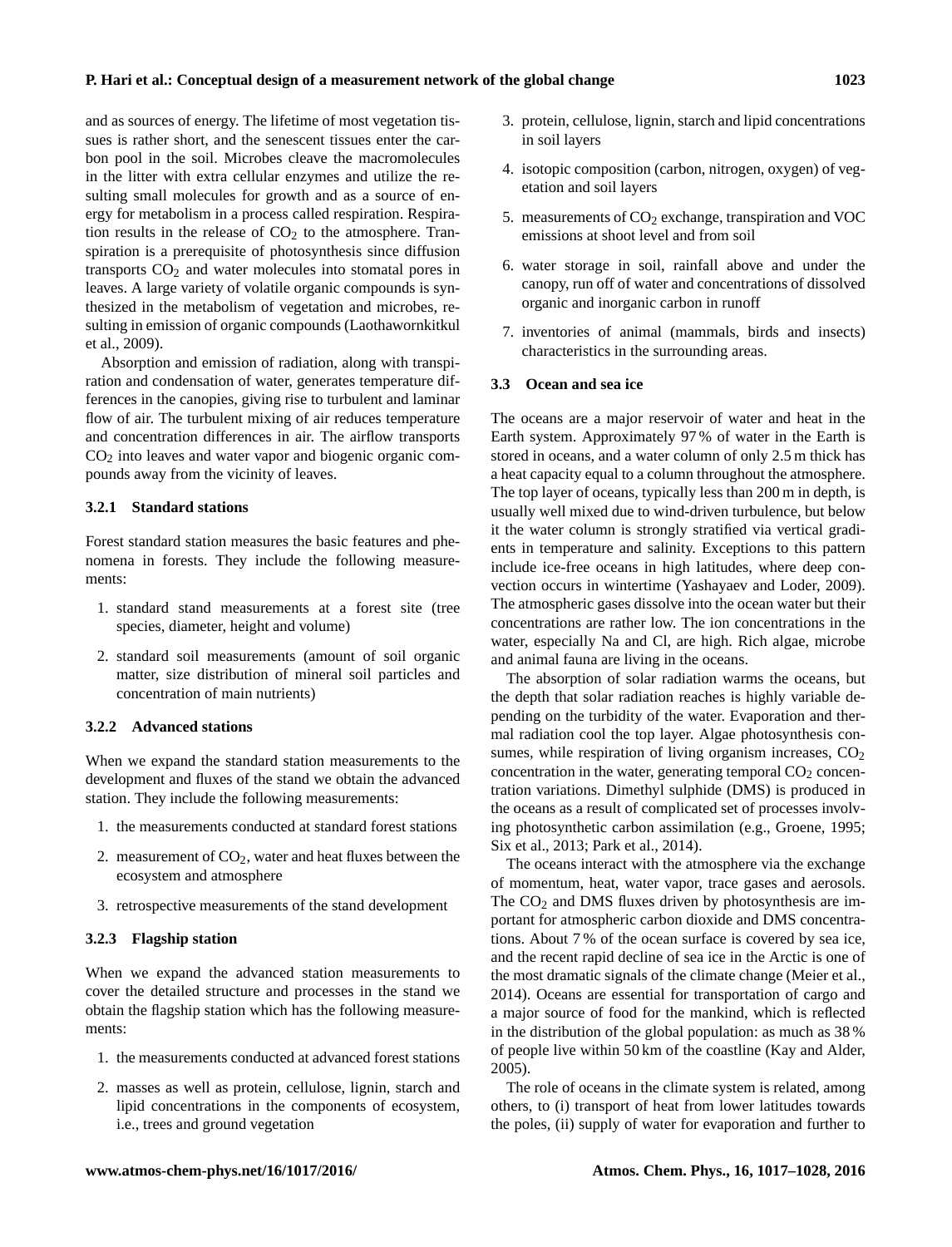precipitation and, (iii) via the large heat capacity, dampening of diurnal, seasonal, and inter-annual variations in the air temperature. Compared with terrestrial regions, fewer climatological data are available from the oceans, sea ice, and the atmosphere above them. This example presents a conceptual plan for measurement stations in high-latitude oceans, where sea ice occurs for at least part of the year. While the standard and flux stations will yield essential information on the state and change of the marine climate system, Flagship stations are needed for better understanding and parameterization of small-scale physical processes in the system (Vihma et al., 2014).

## **3.3.1 Standard station**

The standard stations provide measurements of properties that are essential for ocean-sea ice-atmosphere interaction. The stations are buoys deployed on ice floes or in the open ocean. Depending on the location and ice conditions, the buoys can be either drifting or moored ones. Due to buoy drift, the geographical grid does not keep constant, and a typical lifetime of a drifting station is of the order of a year. In coastal regions, moored stations have, however, much longer lifetimes. The measurements include atmospheric pressure and temperature profiles from the sea water through ice and snow to the air, with a 2 cm vertical resolution. The profile measurements also yield information on the temporal evolution of ice and snow thickness. In the case of drifting buoys, the GPS-based location data yield the ice drift or ocean current vector (a drogue is needed for the open ocean buoys). The data are transmitted via a satellite link.

## **3.3.2 Flux station**

The flux station, either moored or drifting, is an advanced version of the standard station, where the capacity includes

- 1. the measurements made at the standard stations
- 2. temperature and wind profiles in the lowermost meters of the atmosphere
- 3. temperature, salinity and current profiles in the uppermost tens or hundreds of meters of sea water
- 4. surface sensible heat flux (the measurements of vertical gradients in 2–4 are essential in the case that the direct heat flux measurements will not be accurate enough due to various problems met at unmanned ocean stations, such as waves, spray droplets, and ice/snow accretion on the instruments)
- 5. upward and downward components of the solar shortwave and thermal long wave radiation (in most cases, good data will require sufficient electrical power for heating and ventilation of the sensor domes)
- 6. in case the climate at the station is not too harsh and necessary electrical power can be provided, also other measurements may be carried out, such as the water vapor and trace gas fluxes
- 7.  $CO<sub>2</sub>$  and DMS concentrations in the water and air

## **3.3.3 Flagship stations**

The Flagship stations provide the state-of-the art observations on the ocean and sea ice, as well as their interaction with the atmosphere. The stations are (a) either moored or drifting ice stations, capable in operating over a winter or even throughout the year, and (b) permanent coastal and/or archipelago stations. Accordingly, electrical power is provided, and the instruments and supporting structures are monitored and maintained. The measurements include

- **–** all the measurements made at flux stations (including 5 and 6)
- **–** snow and ice properties: including density, grain size and shape distributions, surface roughness, sastrugi, ice rafting and ridging, and portions of columnar and granular ice.
- **–** CO2, CH4, VOC and DMS profiles in water and in the air
- **–** temperature, light intensity and ion concentration profiles
- **–** phytoplankton mass profiles
- **–** fluxes of CO2, CH4, VOC and DMS
- **–** profiles of key enzymes of photosynthesis

The continuous measurements at Flagship stations can be strongly supplemented by frequent missions by autonomous under-ice gliders, yielding data on, e.g., ocean temperature, salinity and dissolved gases. Also, within the limits of aviation regulations, Unmanned Aerial Systems can be operated from Flagship stations. These will yield data on the atmosphere as well as ocean and sea ice and ocean surface properties.

We stress that it will be challenging to establish Flagship stations in the open ocean, whereas the coastal ones will be easier. A year-round drifting station corresponding to our vision for a Flagship station is planned for the Arctic Ocean for 2019–2020 (see [www.mosaicobservatory.org\)](www.mosaicobservatory.org). For periods with no marine Flagship stations, we have to rely on data collected by standard and flux stations, as well as during research vessel cruises, which sometimes allow measurements comparable to those planned for the Flagship stations, but for a shorter duration.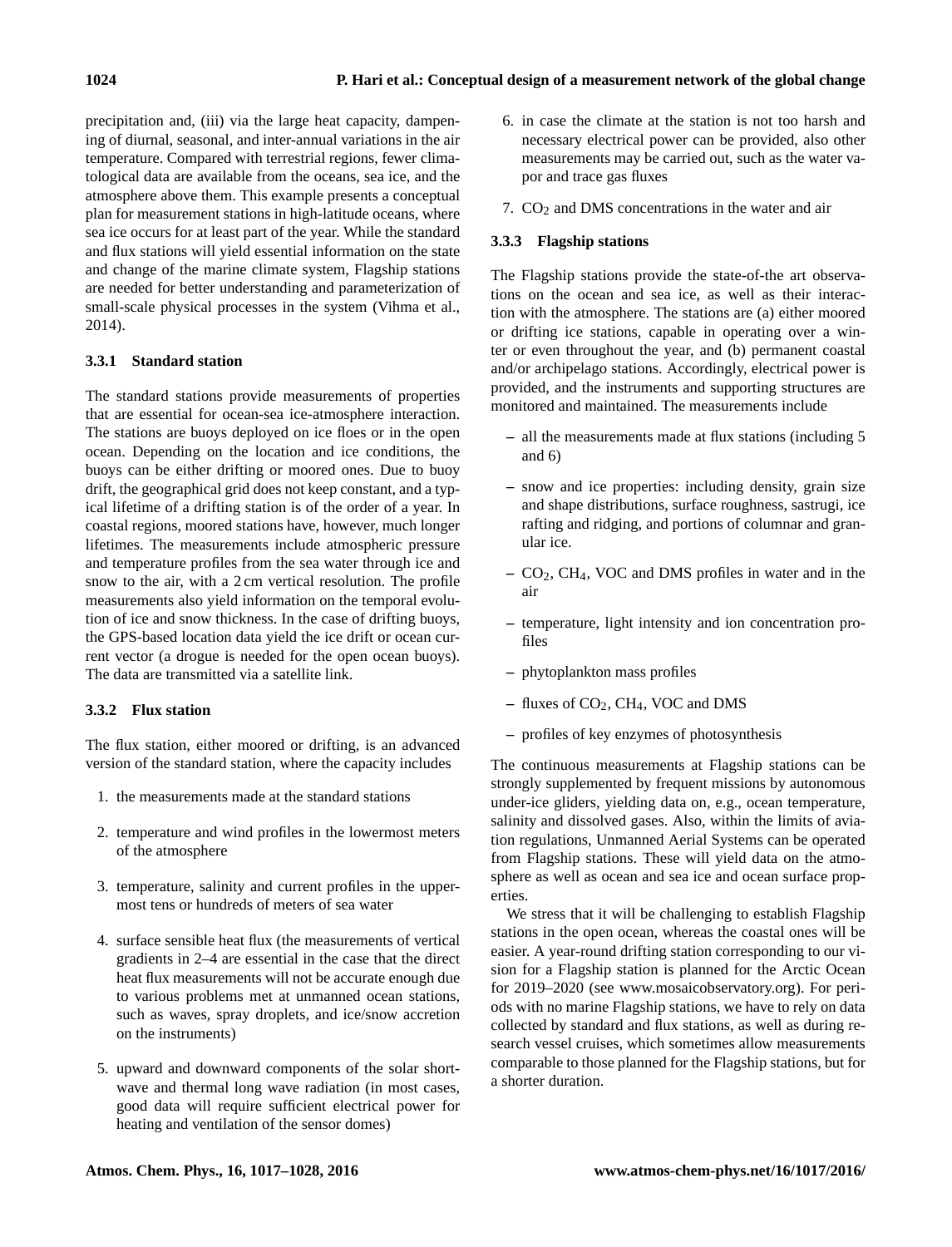#### **4 Concluding remarks**

In order to understand global environmental changes, comprehensive and continuous observations are needed. Here we have presented a conceptual design of a global, hierarchical observation network that can provide tools and increased understanding to tackle the inter-connected environmental and societal challenges. The conceptual design relies on physical conservation laws of mass, energy and momentum, as well as on concentration gradients that act as driving forces for the atmosphere-biosphere exchange. The network is composed of standard, flux and/or advanced and flagship stations, each of which have specific and identified tasks. Each ecosystem type on the globe has its own characteristic features that need to be taken into consideration. The most comprehensive observations are envisioned to occur in flagship stations (see Hari et al., 2009), with which the process-level understanding can be expanded to continental and global scales together with advanced data analysis, earth system modelling and satellite remote sensing.

The successful operation of SMEAR (Station for Measuring Forest Ecosystem-Atmosphere Relations) stations and their scientific impact (e.g., Kulmala et al., 2014b) have shown that it is possible to utilize flagship stations in multiple ways. Particularly the progress in understanding feedback loops and biogenic secondary particle formation has been remarkable.

Globally, we will need about 50 flagship stations, 500 advanced and/or flux stations and 10 000 standard stations. The estimated cost for those are about EUR 20 M, EUR 2 M and EUR 10 000 for each flagship, advanced and standard station, respectively. For marine stations, the costs might vary significantly. For example, a flagship station on the arctic sea ice could cost EUR 30 M. Although the total sum is around EUR 3000 M, it should not be too high when comparing this sum to the scale of the global change problem and some other existing infrastructures such as global observing systems made of satellites and large facilities making observations in the fields of elementary particle physics and astronomy. Since mankind is not able to solve grand challenges without hard data, i.e., data obtained using reliable, comprehensive and continuous observations, is essential to start construction of the necessary station network for archiving such data right now.

*Acknowledgements.* We are thankful to Pavel Kabat (IIASA) and Meinrat O. Andreae (the Max Planck Institute of Chemistry) for their support during the early stages of developing the SMEAR concept. Furthermore, we would like to thank the following persons: Congbin Fu and Aijun Ding (University of Nansing), Sergej Zilitinkevich (Finnish Meteorological Institute), Valery Bondur (AEROCOMOS), Nikolay Kasimov (Moscow State University) and Huadong Guo (RADI) supporting the distribution of the SMEAR concept to the global context. We acknowledge the support and funding from the following research infrastructure projects: ICOS

271878, ICOS-Finland No. 281255, ICOS-ERIC No. 281250, No. 259537, 218094, 255576, 286685, 280700, 259537 funded by Academy of Finland and EC-FP7 Aerosols, Clouds, and Trace gases Research InfraStructure Network (ACTRIS)-project. We also thank the Finnish Centre of Excellence in "Atmospheric Science – From Molecular and Biological processes to the Global Climate" (ATM) funded by Academy of Finland and the Nordic Centers of Excellence "Interactions between climate change and the cryosphere" (DEFROST) and "Cryosphere-atmosphere interactions in a changing Arctic climate" (CRAICC) (PEEX amendment to CRAICC-contact 26060) funded by Nordforsk.

Edited by: I. Salma

#### **References**

- Arneth, A., Unger, N., Kulmala, M., and Andreae, M. O.: Clean the air, heat the planet, Science, 326, 672–673, 2009.
- Arneth, A., Harrison, S. P., Zaehle, S., Tsigaridis, K., Menon, S., Bartlein, P. J., Feichter, J., Korhola, A., Kulmala, M., O'Donnell, D., Shurgers, G., Sorvari, S., and Vesala, T.: Terrestial biogeochemical feedbacks in the climate system, Nat. Geosci., 3, 525– 532, 2010.
- Baldocchi, D.: "Breathing" of the terrestrial biosphere: lessons learned from a global netwrk of carbon dioxide flux measurement systems, Austr. J. Botany, 56, 1–26, 2008.
- Bonan, G. B.: Forests and climate change: forcings, feedbacks, and the climate benefits of forests, Science, 320, 1444–1449, 2008.
- Brasseur, G. P. and Roeckner, E.: Impact of improved air quality on the future evolution of climate, Geophys. Res. Lett., 32, L23704, doi[:10.1029/2005GL023902,](http://dx.doi.org/10.1029/2005GL023902) 2005.
- Brasseur, G. P., Orlando, J. J., and Tyndall, G. S.: Atmospheric chemistry and global change, Oxford University Press, New York, 1999.
- Carslaw, K. S., Boucher, O., Spracklen, D. V., Mann, G. W., Rae, J. G. L., Woodward, S., and Kulmala, M.: A review of natural aerosol interactions and feedbacks within the Earth system, Atmos. Chem. Phys., 10, 1701–1737, doi[:10.5194/acp-10-1701-](http://dx.doi.org/10.5194/acp-10-1701-2010) [2010,](http://dx.doi.org/10.5194/acp-10-1701-2010) 2010.
- Challinor, A. J., Watson, J., Lobell, D. B., Howden, S. M., Smith, D. R., and Chhetri, N.: A meta-analysis of crop yields under climate change and adaptation, Nature Clim. Change, 4, 287–291, 2014.
- Chin, M., Diehl, T., Tan, Q., Prospero, J. M., Kahn, R. A., Remer, L. A., Yu, H., Sayer, A. M., Bian, H., Geogdzhayev, I. V., Holben, B. N., Howell, S. G., Huebert, B. J., Hsu, N. C., Kim, D., Kucsera, T. L., Levy, R. C., Mishchenko, M. I., Pan, X., Quinn, P. K., Schuster, G. L., Streets, D. G., Strode, S. A., Torres, O., and Zhao, X.-P.: Multi-decadal aerosol variations from 1980 to 2009: a perspective from observations and a global model, Atmos. Chem. Phys., 14, 3657–3690, doi[:10.5194/acp-14-3657-2014,](http://dx.doi.org/10.5194/acp-14-3657-2014) 2014.
- Ding, A. J., Fu, C. B., Yang, X. Q., Sun, J. N., Petäjä, T., Kerminen, V.-M., Wang, T., Xie, Y., Herrmann, E., Zheng, L. F., Nie, W., Liu, Q., Wei, X. L., and Kulmala, M.: Intense atmospheric pollution modifies weather: a case of mixed biomass burning with fossil fuel combustion pollution in eastern China, Atmos. Chem. Phys., 13, 10545–10554, doi[:10.5194/acp-13-10545-2013,](http://dx.doi.org/10.5194/acp-13-10545-2013) 2013.
- Elmendorf S. C., Henry, G. H. R., Hollister, R. D., Björk, R. G., Boulanger-Lapointe, N., Cooper, E. J., Cornelissen, J. H. C., Day,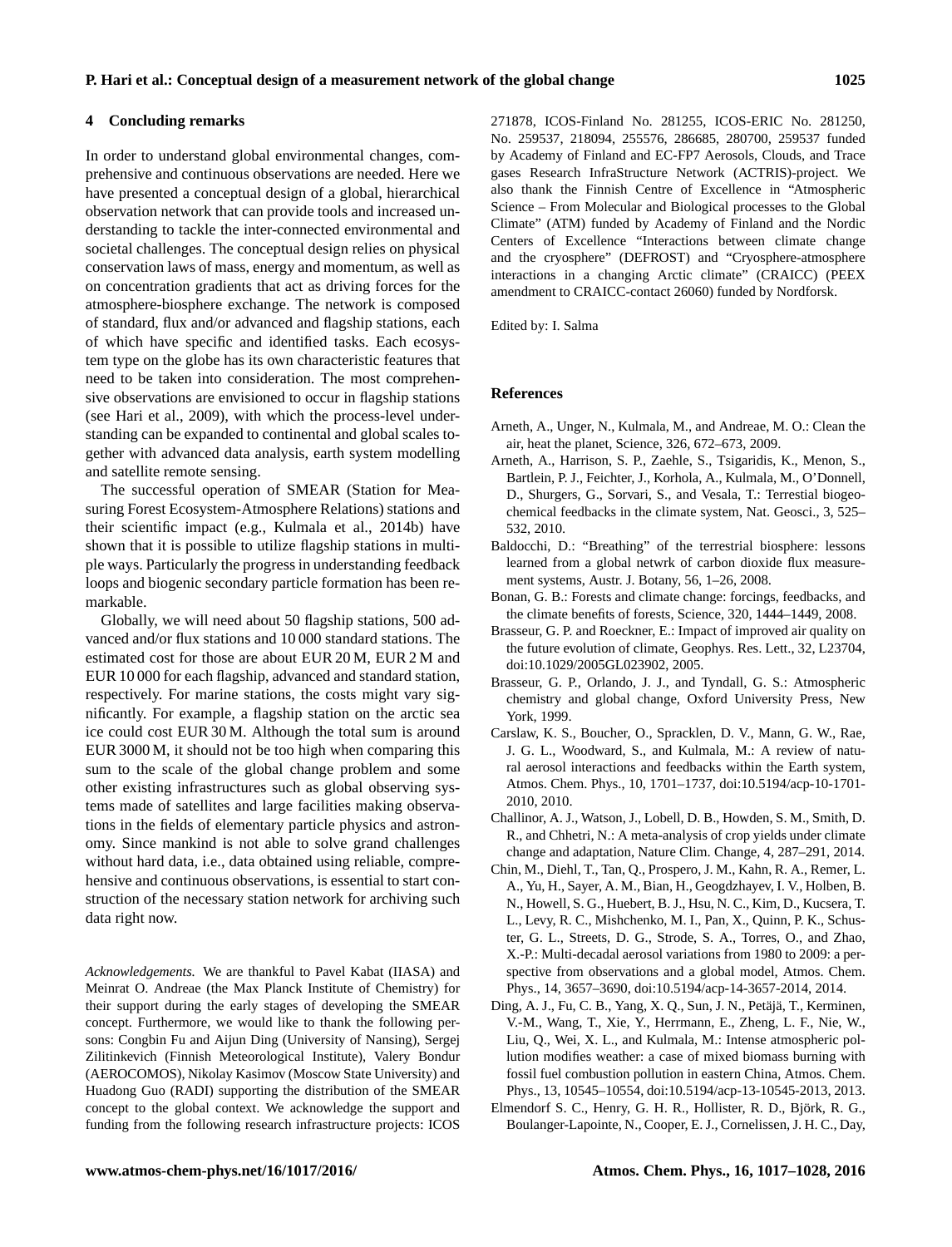T. A., Dorrepaal, E., Elumeeva, T. G., Gill, M., Gould, W. A., Harte, J., Hik, D. S., Hofgaard, A., Johnson, D. R., Johnstone, J. F., Jónsdóttir, I. S., Jorgenson, J. C., Klanderud, K., Klein, J. A., Koh, S., Kudo, G., Lara, M., Lévesque, E., Magnússon, B., May, J. L., Mercado-Diaz, J. A., Michelsen, A., Molau, U., Myers-Smith, I. H.,. Oberbauer,S. F., Onipchenko, V. G., Rixen, C., Martin Schmidt, N., Shaver, G. R., Spasojevic, M. J., Þórhallsdóttir, Þ., E., Tolvanen, A., Troxler, T., Tweedie, C. E., Villareal, S., Wahren, C.-H., Walker, X., Webber, P. J., Welker, J. M., and Wipf, A.: Plot-scale evidence of tundra vegetation change and links to recent summer warming, Nature Clim. Change, 2, 453– 457, 2012.

- Estrada, F., Perron, P., and Martinez-Lopez, B.: Statistically derived contributions of diverse human influences to twentieth-century temperature changes, Nat. Geosci., 6, 1050–1055, 2013.
- Fiore, A. M., Naik, V., Spracklen, D. V., Steiner, A., Unger, N., Prather, M., Bergmann, D., Cameron-Smith, P. J., Cionni, I., Collins, W. J., Dalsøren, S., Eyring, V., Folberth, G. A., Ginoux, P., Horowitz, L. W., Josse, B., Lamarque, J.-F., MacKenzie, I. A., Nagashima, T., O'Connor, F., M., Righi, M., Rumbold, S. T., Shindell, D. T., Skeie, R. B., Sudo, K., Szopa, S., Takemura T., and Zeng, G.: Global air quality and climate: critical review, Chem. Soc. Rev, 41, 6663–6683, 2012.
- Granier, C., Bessagnet, B., Bond, T., D'Angiola, A., van der Gon, H. D., Frost, G. J., Heil, A., Kaiser, H. J., Kinne S., Klimont, Z., Kloster, S., Lamarque, J.-F., Liousse, C., Masui, T., Meleux, F., Mieville, A., Ohara, T., Raut, J.-C., Riahi, K., Schultz, M. G., Smith, S. J., Thompson, A., van Aardenne, J., van der Werf, G. R., and van Vuuren, D. P.: Evolution of anthropogenic and biomass burning emissions of air pollutants at global and regional scales during the 1980–2010 period, Climatic Change, 109, 163–190, 2011.
- Groene, T.: Biogenic production and consumption of dimethylsulfide (DMS) and dimethylsulfoniopropionate (DMSP) in the marine epipelagic zone: a review, J. Mar. Syst. 6, 191–209, 1995.
- Hari, P., Andreae, M. O., Kabat, P., and Kulmala, M.: A comprehensive network of measuring stations to monitor climate change, Boreal Environ. Res., 14, 442–446, 2009.
- Haywood, J. M., Bellouin, N., Jones, A., Boucher, O., Wild, M., and Shine, K. P.: The roles of aerosol, water vapor and cloud in future global dimming/brightening, J. Geophys. Res., 116, D20203, doi[:10.1029/2011JD016000,](http://dx.doi.org/10.1029/2011JD016000) 2011.
- Horton, D. E., Skinner, C. B., Singh, D., and Diffenbaugh, N. S.: Occurrence and persistence of future atmospheric stagnation events, Nature Clim. Change, 4, 698–703, 2014.
- Ilvesniemi, H. and Liu, C.: Biomass distribution in a young Scots pine stand, Boreal Environ. Res., 6, 3–8, 2001.
- Ilvesniemi, H., Levula, J., Ojansuu, R., Kolari, P., Kulmala, L., Pumpanen, J., Launiainen, S., Vesala, T., and Nikinmaa, E.: Long-term measurements of the carbon balance of a boreal Scots pine dominated forest ecosystem, Boreal Environ. Res., 14, 731– 753, 2009.
- Inness, A., Baier, F., Benedetti, A., Bouarar, I., Chabrillat, S., Clark, H., Clerbaux, C., Coheur, P., Engelen, R. J., Errera, Q., Flemming, J., George, M., Granier, C., Hadji-Lazaro, J., Huijnen, V., Hurtmans, D., Jones, L., Kaiser, J. W., Kapsomenakis, J., Lefever, K., Leitão, J., Razinger, M., Richter, A., Schultz, M. G., Simmons, A. J., Suttie, M., Stein, O., Thépaut, J.-N., Thouret, V., Vrekoussis, M., Zerefos, C., and the MACC team: The MACC

reanalysis: an 8 yr data set of atmospheric composition, Atmos. Chem. Phys., 13, 4073–4109, doi[:10.5194/acp-13-4073-2013,](http://dx.doi.org/10.5194/acp-13-4073-2013) 2013.

- IPCC: Climate Change 2013: The Physical Science Basis. Working Group I Contribution to the Fifth Assessment Report of the Intergovernmental Panel on Climate Change, edited by: Stocker, T. F., Qin, D., Plattner, G.-K., Tignor, M., Allen, S. K., Boschung, J., Nauels, A., Xia, Y., Bex, V., and Midgley, P. M.: Cambridge University Press, Cambridge, United Kingdom and New York, NY, USA, 2013.
- Jones, G. S., Stott, P. A., and Christidis, N.: Attribution of observed historical near-surface temperature variations to anthropogenic and natural causes using CMIP5 simulations, J. Geophys. Res., 118, 4001–4024, 2013.
- Kay, R. and Alder, J.: Coastal Planning and Management, 2nd Edn., Taylor and Francis, 400 pp., 2005.
- Kulmala, M., Suni, T., Lehtinen, K. E. J., Dal Maso, M., Boy, M., Reissell, A., Rannik, Ü., Aalto, P., Keronen, P., Hakola, H., Bäck, J., Hoffmann, T., Vesala, T., and Hari, P.: A new feedback mechanism linking forests, aerosols, and climate, Atmos. Chem. Phys., 4, 557–562, doi[:10.5194/acp-4-557-2004,](http://dx.doi.org/10.5194/acp-4-557-2004) 2004.
- Kulmala, M., Asmi, A., Lappalainen, H. K., Baltensperger, U., Brenguier, J.-L., Facchini, M. C., Hansson, H.-C., Hov, Ø., O'Dowd, C. D., Pöschl, U., Wiedensohler, A., Boers, R., Boucher, O., de Leeuw, G., Denier van der Gon, H. A. C., Feichter, J., Krejci, R., Laj, P., Lihavainen, H., Lohmann, U., Mc-Figgans, G., Mentel, T., Pilinis, C., Riipinen, I., Schulz, M., Stohl, A., Swietlicki, E., Vignati, E., Alves, C., Amann, M., Ammann, M., Arabas, S., Artaxo, P., Baars, H., Beddows, D. C. S., Bergström, R., Beukes, J. P., Bilde, M., Burkhart, J. F., Canonaco, F., Clegg, S. L., Coe, H., Crumeyrolle, S., D'Anna, B., Decesari, S., Gilardoni, S., Fischer, M., Fjaeraa, A. M., Fountoukis, C., George, C., Gomes, L., Halloran, P., Hamburger, T., Harrison, R. M., Herrmann, H., Hoffmann, T., Hoose, C., Hu, M., Hyvärinen, A., Hõrrak, U., Iinuma, Y., Iversen, T., Josipovic, M., Kanakidou, M., Kiendler-Scharr, A., Kirkevåg, A., Kiss, G., Klimont, Z., Kolmonen, P., Komppula, M., Kristjánsson, J.-E., Laakso, L., Laaksonen, A., Labonnote, L., Lanz, V. A., Lehtinen, K. E. J., Rizzo, L. V., Makkonen, R., Manninen, H. E., McMeeking, G., Merikanto, J., Minikin, A., Mirme, S., Morgan, W. T., Nemitz, E., O'Donnell, D., Panwar, T. S., Pawlowska, H., Petzold, A., Pienaar, J. J., Pio, C., Plass-Duelmer, C., Prévôt, A. S. H., Pryor, S., Reddington, C. L., Roberts, G., Rosenfeld, D., Schwarz, J., Seland, Ø., Sellegri, K., Shen, X. J., Shiraiwa, M., Siebert, H., Sierau, B., Simpson, D., Sun, J. Y., Topping, D., Tunved, P., Vaattovaara, P., Vakkari, V., Veefkind, J. P., Visschedijk, A., Vuollekoski, H., Vuolo, R., Wehner, B., Wildt, J., Woodward, S., Worsnop, D. R., van Zadelhoff, G.-J., Zardini, A. A., Zhang, K., van Zyl, P. G., Kerminen, V.-M., S Carslaw, K., and Pandis, S. N.: General overview: European Integrated project on Aerosol Cloud Climate and Air Quality interactions (EUCAARI) – integrating aerosol research from nano to global scales, Atmos. Chem. Phys., 11, 13061–13143, doi[:10.5194/acp-](http://dx.doi.org/10.5194/acp-11-13061-2011)[11-13061-2011,](http://dx.doi.org/10.5194/acp-11-13061-2011) 2011.
- Kulmala, M., Nieminen, T., Nikandrova, A., Lehtipalo, K., Manninen, H. E., Kajos, M. K., Kolari, P., Lauri, A., Petäjä, T., Krejci, R., Hansson, H.-C., Swietlicki, E., Lindroth, A., Christensen, T. R., Arneth, A., Hari, P., Bäck, J., Vesala, T., and Kerminen, V.- M.: CO<sub>2</sub>-induced terrestrial feedback mechanism: From carbon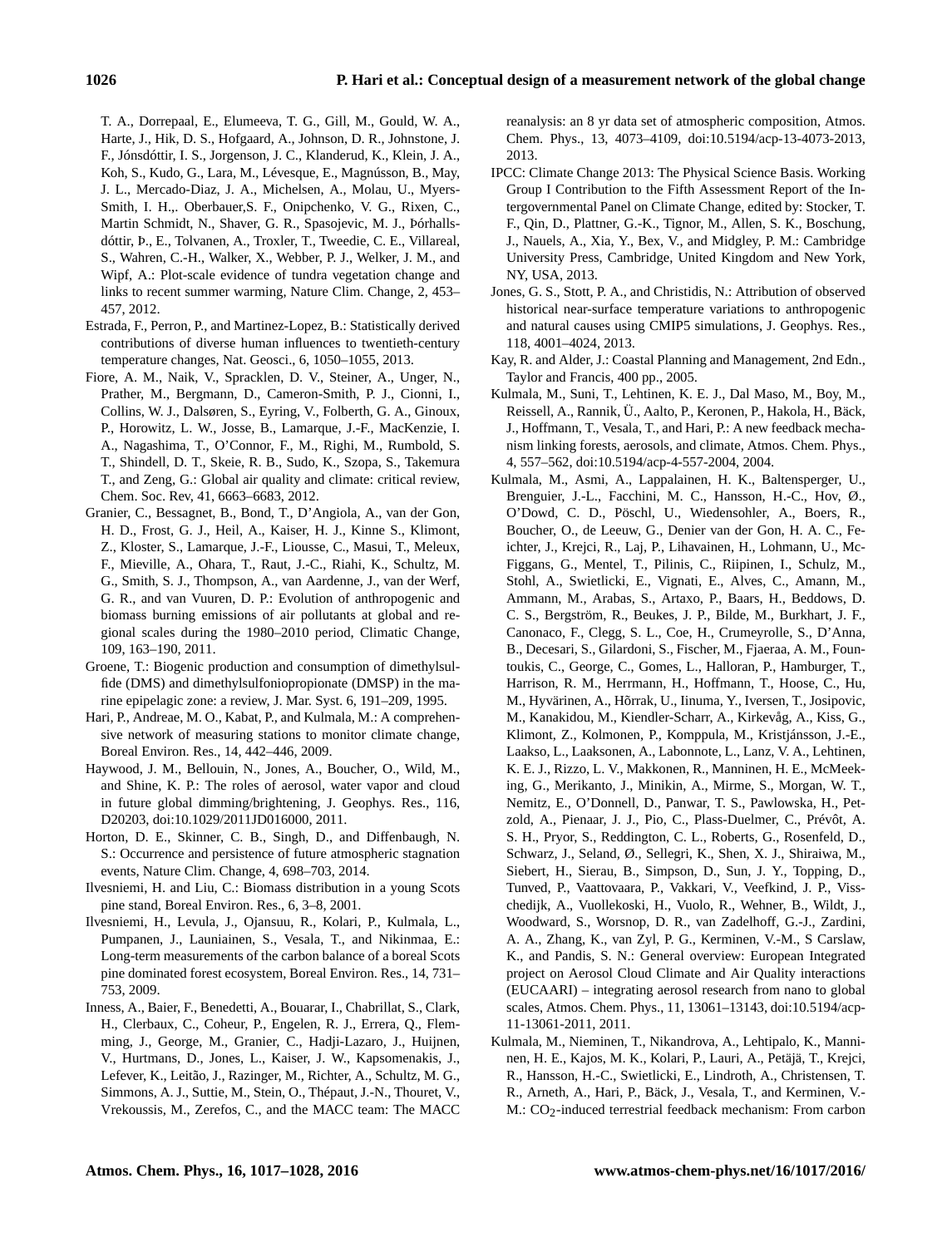sink to aerosol source and back, Boreal Environ. Res., 19, suppl. B, 122–131, 2014a.

- Kulmala, M., Lappalainen, H. K., Bäck, J., Laaksonen, A., Nikinmaa, E., Riekkola, M.-L., Vesala, T., Viisanen, Y., Aalto, T., Boy, M., Dal Maso, M., Ehn, M., Hakola, H., Hari, P., Hartonen, K., Hämeri, K., Hölttä, T., Junninen, H., Järvi, L., Kurten, T., Lauri, A., Laurila, T., Lehtipalo, K., Lihavainen, H., Lintunen, A., Mammarella, I., Manninen, H. E., Petäjä, T., Pihlatie, M., Pumpanen, J., Rinne, J., Romakkaniemi, S., Ruuskanen, T., Sipilä, M., Sorvari, S., Vehkamäki, H., Virtanen, A., Worsnop, D. R., and Kerminen, V.-M.: Finnish Centre of Excellence in Physics, Chemistry, Biology and Meteorology of Atmospheric Composition and Climate Change: summary and outlook, Boreal Environ. Res., 19, suppl. B, 2–19, 2014b.
- Kulmala, M., Lappalainen, H. K., Petäjä, T., Kurten, T., Kerminen, V.-M., Viisanen, Y., Hari, P., Sorvari, S., Bäck, J., Bondur, V., Kasimov, N., Kotlyakov, V., Matvienko, G., Baklanov, A., Guo, H. D., Ding, A., Hansson, H.-C., and Zilitinkevich, S.: Introduction: The Pan-Eurasian Experiment (PEEX) – multidisciplinary, multiscale and multicomponent research and capacity-building initiative, Atmos. Chem. Phys., 15, 13085– 13096, doi[:10.5194/acp-15-13085-2015,](http://dx.doi.org/10.5194/acp-15-13085-2015) 2015.
- Laothawornkitkul, J., Taylor, J. E., Paul, N. D., and Hewitt, C. N.: Biogenic volatile organic compounds in the Earth System, New Phytologist, 183, 27–51, 2009.
- Lamarque, J.-F., Bond, T. C., Eyring, V., Granier, C., Heil, A., Klimont, Z., Lee, D., Liousse, C., Mieville, A., Owen, B., Schultz, M. G., Shindell, D., Smith, S. J., Stehfest, E., Van Aardenne, J., Cooper, O. R., Kainuma, M., Mahowald, N., Mc-Connell, J. R., Naik, V., Riahi, K., and van Vuuren, D. P.: Historical (1850–2000) gridded anthropogenic and biomass burning emissions of reactive gases and aerosols: methodology and application, Atmos. Chem. Phys., 10, 7017–7039, doi[:10.5194/acp-](http://dx.doi.org/10.5194/acp-10-7017-2010)[10-7017-2010,](http://dx.doi.org/10.5194/acp-10-7017-2010) 2010.
- Lappalainen, H. K., Petäjä, T., Kujansuu, J., Kerminen, V-M., Shvidenko, A., Bäck, J., Vesala, T., Vihma, T., de Leeuw, G., Lauri, A., Ruuskanen, T., Flint, M., Zaitseva, N., Arshinov, M., Spracklen, D., Arnold, S., Juhola, S., Lihavainen, H., Viisanen, Y., Chubarova, N., Filatov, N., Skorokhod, A., Elansky, N., Dyukarev, E., Hari, P., Kotlyakov, V., Kasimov, N., Bondur, V., Matvienko, G., Baklanov, A., Guo H., Zilitinkevich, S., and Kulmala, M.: Pan-Eurasian Experiment (PEEX) – a research initiative meeting the grand challenges of the changing environment of the northern Pan-Eurasian arctic-boreal areas, J. Geogr. Environ. Sustain., 2, 13–48, 2014.
- Lim, S. S., Vos, T., Flaxman, A. D., Danaei, G., Shibuya, K., Adair-Rohani, H., Al Mazroa, M. A., Amann, M., Anderson, H. R., Andrews, K. G., Aryee, M., Atkinson, C., Bacchus, L. J., Bahalim, A. N., Balakrishnan, K., Balmes, J., Barker-Collo, S., Baxter, A., Bell, M. L., Blore, J. D., Blyth, F., Bonner, C., Borges, G., Bourne, R., Boussinesq, M., Brauer, M., Brooks, P., Bruce, N. G., Brunekreef, B., Bryan-Hancock, C., Bucello, C., Buchbinder, R., Bull, F., Burnett, R. T., Byers, T. E., Calabria, B., Carapetis, J., Carnahan, E., Chafe, Z., Charlson, F., Chen, H., Chen, J. C., Cheng, A. T.-A., Child, J.-C., Cohen, A., Colson, K. E., Cowie, B. C., Darby, S., Darling, S., Davis, A., Degenhardt, L., Dentener, F., Jarlais, D. C. D., Devries, K., Dherani, M., Ding, E. L., Dorsey, E. R., Driscoll, T., Edmond, K., Ali, S. E., Engell, R. E., Erwin, P. J., Fahimi, S., Falder, G., Farzadfar, F., Ferrari, A.,

Finucane, M. M., Flaxman, S., Fowkes, F. G. R., Freedman, G., Freeman, M. K., Gakidou, E., Ghosh, S., Giovannucci, E., Gmel, G., Graham, K., Grainger, R., Grant, B.., Gunnell, D., Gutierrez, H. R., Hall, W., Hoek, H. W., Hogan, A., Hosgood, H. D., Hoy, D., Hu, H., Hubbell, B. J., Hutchings, S. J., Ibeanusi, S. E., Jacklyn, G. L., Jasrasaria, R., Jonas, J. B., Kan, H., Kanis, J. A., Kassebaum, N., Kawakami, N., Khang, Y.-H., Khatibzadeh, K., Khoo, J.-P., Kok, C., Laden, F., Lalloo, R., Lan, Q., Lathlean, T., Leasher, J. L., Leigh, J. Li, Y., Lin, J. K., Lipshultz, S. E., London, S., Lozano, R., Lu, Y., Mak, J., Malekzadeh, R., Mallinger, L., Marcenes, W., March, L., Marks, R., Martin, R., McGale, P., McGrath, J. Mehta, S., Memish, Z. A., Mensah, G. A., Merriman, T. R., Micha, R., Michaud, C., Mishra, V., Hanafiah, K. M., Mokdad, A. A. Morawska, L., Mozaffarian, D., Murphy, T., Naghavi, M., Neal, B., Nelson, P. K., Nolla, J. M., Norman, R., Olives, C., Omer, S. B., Orchard, J. Osborne, R., Ostro, B., Page, A., Pandey, K. D., Parry, C. D. H., Passmore, E., Patra, J., Pearce, N., Pelizzari, P. M., Petzold, M., Phillips, M. R., Pope, D., Pope, C. D., Powles, J., Rao, M., Razavi, H., Rehfuess, E. A., Rehm, J. T., Ritz, B., Rivara, F. B., Roberts, T., Robinson, C., Rodriguez-Portales, J. A., Romieu, I., Room, R., Rosenfeld, L. C., Roy, A., Rushton, L., Salomon, J. A., Sampson, U., Sanchez-Riera, L., Sanman, E., Sapkota, A., Seedat, S., Shi, P., Shield, K., Shivakoti, R., Singh, G. M., Sleet, D. A., Smith, E., Smith, K. R., Stapelberg, N. J. C., Steenland, K., Stöckl, H., Stovner, L. J., Straif, K., Straney, L., Thurston, G. D., Tran, J. H., Van Dingenen, R., van Donkelaar, A., Veerman, J. L., Vijayakumar, L., Weintraub, R., Weissman, M. M., White, R. A., Whiteford, H., Wiersma, S. T., Wilkinson, J. D., Williams, H. C., Williams, W., Wilson, N., Woolf, A. D., Yip, P., Zielinski, J. M., Lopez, A. D., Murray, C. J. L., and Ezzati, M.: A comparative risk assessment of burden of disease and injury attributable to 67 risk factors and risk factor clusters in 21 regions, 1990–2010: a systematic analysis for the Global Burden of Disease Study 2010, Lancet, 380, 2224–2260, 2012.

- Mahowald, N.: Aerosol indirect effects on biogeochemical cycles and climate, Science, 334, 794–796, 2011.
- Meier, W. N., Hovelsrud, G. K., van Oort, B. E. H., Key, J. R., Kovacs, K. M., Michel, C., Haas, C., Granskog, M. A., Gerland, S., Perovich, D. K., Makshtas, A., and Reist, J. D.: Arctic sea ice in transformation: A review of recent observed changes and impacts on biology and human activity, Rev. Geophys., 52, 185– 217, doi[:10.1002/2013RG000431,](http://dx.doi.org/10.1002/2013RG000431) 2014.
- Müller, C., Eickhout, B., Zaehle, S., Bondeau, A., Cramer, W., and Lucht, W.: Effects of changes in  $CO<sub>2</sub>$ , climate, and land use on the carbon balance of the land biosphere during the 21st century, J. Geophys. Res., 112, G02032, doi[:10.1029/2006JG000388,](http://dx.doi.org/10.1029/2006JG000388) 2007.
- Naik, V., Horowitz, L. W., Fiore, A. M., Ginoux, P., Mao, J., Aghedo, A. M., and Levy II, H.: Impact of preindustrial to present-day changes in short-lived pollutant emissions on atmospheric composition and climate change, J. Geophys. Res., 118, 8086–8110, 2013.
- Nobre, C. Brasseur, G. P., Shapiro, M. A., Lahsen, M., Brunet, G., Busalacchi, A. J., Hibbard, K., Seitzinger, S., Noone, K., and Ometto J. P.: Addressing the complexity of the Earth system, B. Am. Meteorol. Soc., 91, 1389–1396, 2010.